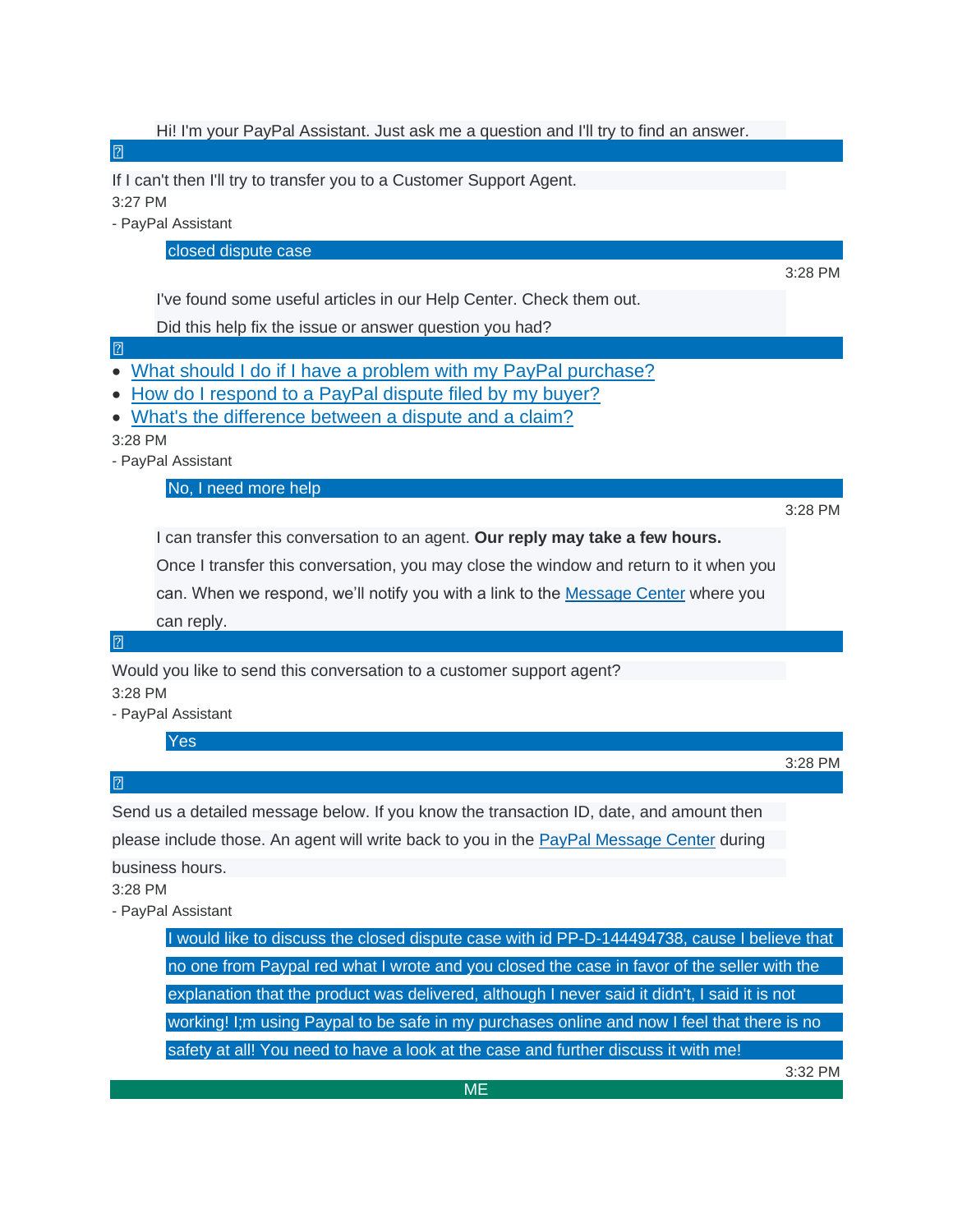Welcome to PayPal, my name is Máire and I will be assisting you today. Thank you for contacting us regarding a dispute that has closed.

George I have reviewed this case and can see the reason it was closed in the seller's favor is because the seller provided evidence the service was provided.

I have decided to credit your PayPal balance with 30.00 EUR as a good will gesture to cover some of your loss.

Thank you for contacting PayPal and for being a valued customer. You may close the conversation by selecting End Message.

3:39 PM

Hi,

- Maire

But I have very strong evidence that the plugin doesn't work on my site! I have proved to you that in our conversations all they say is to contact Banggood which I have! The plugin doesn't work and I have paid for it!

Also, they didn't provide any service, they just delivered a plugin that is not usable to me! What else do I need to do t prove that the plugin doesn't work?!

5:29 PM

George, if you can provide new evidence that the item does not match its description I would be happy to add this to the case for you for a second review however I cannot guarantee that the decision will be changed.

ME

5:34 PM

- Maire

| OK! Although it seems that this is a pre-determined case in favor of a big company, let me    |
|-----------------------------------------------------------------------------------------------|
| know what evidence would you like to see, to be convinced that this plugin is not working! I  |
| have sent you already all of my discussions with both the developer and the API provider,     |
| where the developer says that the plugin is indeed not working but he blames the provider's   |
| API, and the provider is saying that everything is fine with my account! Would you like me to |
| give you access to my site so you can test it for yourself? Please, let me know what kind of  |
| evidence is good enough for you to see!                                                       |
| 8:25 AM                                                                                       |

SS

Thank you very much for getting back to us.

Please note that the appeal is under the review stage and appeals department will be in touch with you if any additional information will be required.

If you have no further questions, please close this conversation. You can close the conversation by selecting End Conversation

9:54 AM

- Sergejs